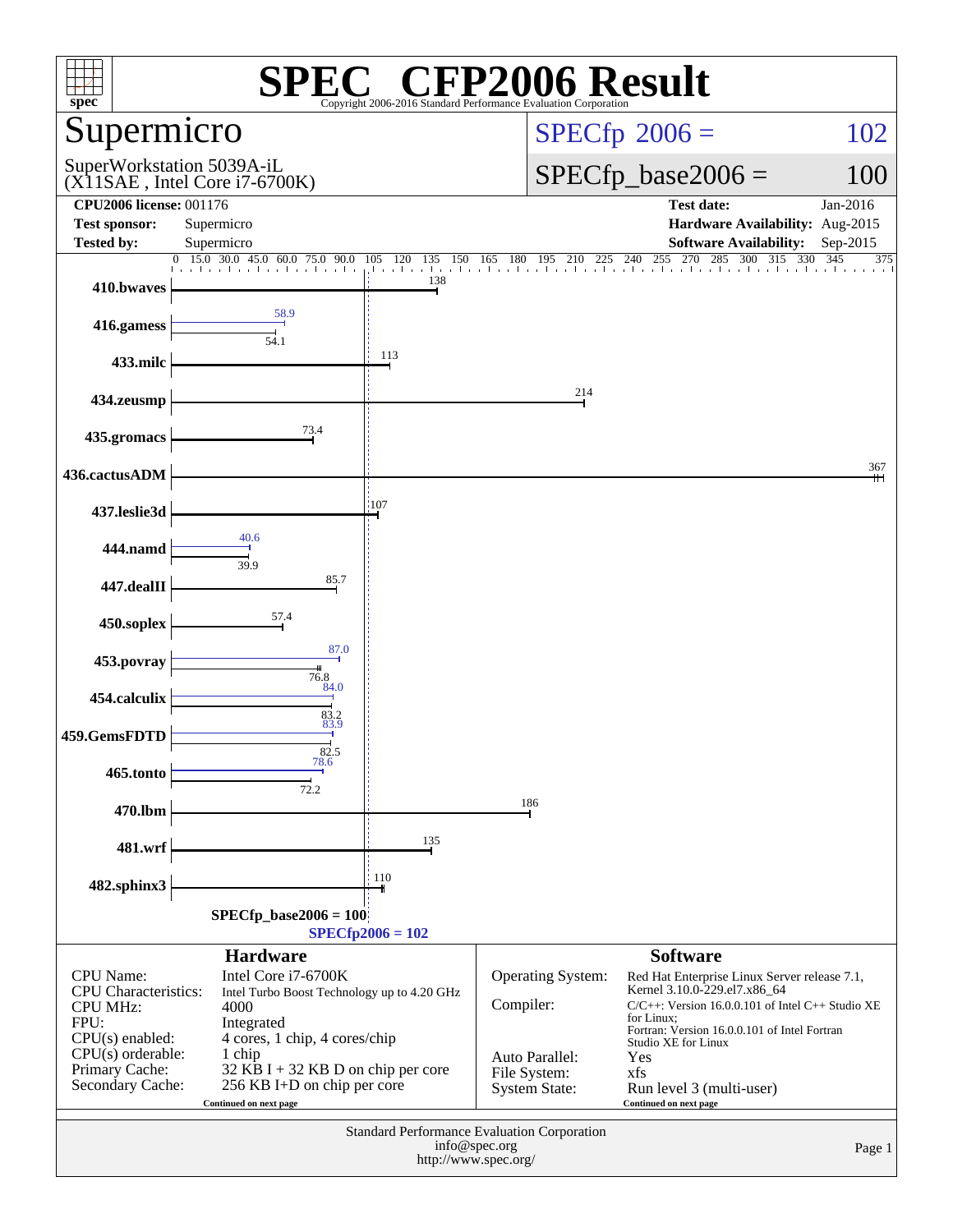

## Supermicro

### $SPECfp2006 = 102$  $SPECfp2006 = 102$

#### (X11SAE , Intel Core i7-6700K) SuperWorkstation 5039A-iL

 $SPECfp\_base2006 = 100$ 

| <b>CPU2006 license: 001176</b> |                                    |                       | <b>Test date:</b><br>$Jan-2016$             |
|--------------------------------|------------------------------------|-----------------------|---------------------------------------------|
| <b>Test sponsor:</b>           | Supermicro                         |                       | Hardware Availability: Aug-2015             |
| <b>Tested by:</b>              | Supermicro                         |                       | <b>Software Availability:</b><br>$Sep-2015$ |
| L3 Cache:                      | 8 MB I+D on chip per chip          | <b>Base Pointers:</b> | $64$ -bit                                   |
| Other Cache:                   | None                               | Peak Pointers:        | $32/64$ -bit                                |
| Memory:                        | 64 GB (4 x 16 GB 2Rx8 PC4-2133P-E) | Other Software:       | None                                        |
| Disk Subsystem:                | 1 x 1000 GB SATA III, 7200 RPM     |                       |                                             |
| Other Hardware:                | None                               |                       |                                             |

**[Results Table](http://www.spec.org/auto/cpu2006/Docs/result-fields.html#ResultsTable)**

|                  |                                                                                                          |       |                |       | Results Table  |       |                |              |                |              |                |              |
|------------------|----------------------------------------------------------------------------------------------------------|-------|----------------|-------|----------------|-------|----------------|--------------|----------------|--------------|----------------|--------------|
|                  |                                                                                                          |       | <b>Base</b>    |       |                |       | <b>Peak</b>    |              |                |              |                |              |
| <b>Benchmark</b> | <b>Seconds</b>                                                                                           | Ratio | <b>Seconds</b> | Ratio | <b>Seconds</b> | Ratio | <b>Seconds</b> | <b>Ratio</b> | <b>Seconds</b> | <b>Ratio</b> | <b>Seconds</b> | <b>Ratio</b> |
| 410.bwaves       | 98.8                                                                                                     | 138   | 98.4           | 138   | 98.3           | 138   | 98.8           | 138          | 98.4           | 138          | 98.3           | 138          |
| 416.gamess       | 362                                                                                                      | 54.1  | 362            | 54.1  | 362            | 54.1  | 332            | 58.9         | 333            | 58.9         | 332            | 58.9         |
| 433.milc         | 81.0                                                                                                     | 113   | 81.0           | 113   | 80.9           | 114   | 81.0           | 113          | 81.0           | <b>113</b>   | 80.9           | 114          |
| 434.zeusmp       | 42.4                                                                                                     | 215   | 42.4           | 214   | 42.4           | 214   | 42.4           | 215          | 42.4           | 214          | 42.4           | 214          |
| 435.gromacs      | 97.3                                                                                                     | 73.4  | 97.8           | 73.0  | 97.2           | 73.4  | 97.3           | <u>73.4</u>  | 97.8           | 73.0         | 97.2           | 73.4         |
| 436.cactusADM    | 32.6                                                                                                     | 367   | 32.3           | 370   | 32.7           | 365   | 32.6           | 367          | 32.3           | 370          | 32.7           | 365          |
| 437.leslie3d     | 87.5                                                                                                     | 107   | 87.7           | 107   | 87.8           | 107   | 87.5           | 107          | 87.7           | 107          | 87.8           | 107          |
| 444.namd         | 201                                                                                                      | 39.9  | 201            | 39.8  | 201            | 39.9  | 198            | 40.6         | 198            | 40.6         | 198            | 40.5         |
| 447.dealII       | 133                                                                                                      | 85.8  | 134            | 85.5  | 133            | 85.7  | 133            | 85.8         | 134            | 85.5         | <u>133</u>     | 85.7         |
| 450.soplex       | 144                                                                                                      | 57.7  | 145            | 57.3  | <u>145</u>     | 57.4  | 144            | 57.7         | 145            | 57.3         | 145            | 57.4         |
| 453.povray       | 68.8                                                                                                     | 77.3  | 69.3           | 76.8  | 70.2           | 75.8  | 61.2           | 87.0         | 61.3           | 86.8         | 60.9           | 87.3         |
| 454.calculix     | 99.2                                                                                                     | 83.2  | 99.4           | 83.0  | 99.2           | 83.2  | 98.1           | 84.1         | 98.2           | 84.0         | 98.2           | 84.0         |
| 459.GemsFDTD     | 129                                                                                                      | 82.5  | 129            | 82.5  | 129            | 82.5  | 126            | 83.9         | 127            | 83.9         | 127            | 83.7         |
| 465.tonto        | 136                                                                                                      | 72.4  | 136            | 72.2  | 136            | 72.2  | 125            | 78.9         | 125            | 78.6         | 125            | 78.4         |
| 470.1bm          | 73.7                                                                                                     | 186   | 73.8           | 186   | 73.8           | 186   | 73.7           | 186          | 73.8           | 186          | 73.8           | <u>186</u>   |
| 481.wrf          | 82.7                                                                                                     | 135   | 82.6           | 135   | 82.8           | 135   | 82.7           | 135          | 82.6           | 135          | 82.8           | 135          |
| 482.sphinx3      | 176                                                                                                      | 111   | 179            | 109   | 178            | 110   | 176            | 111          | 179            | 109          | 178            | <b>110</b>   |
|                  | Results appear in the order in which they were run. Bold underlined text indicates a median measurement. |       |                |       |                |       |                |              |                |              |                |              |

### **[Operating System Notes](http://www.spec.org/auto/cpu2006/Docs/result-fields.html#OperatingSystemNotes)**

Stack size set to unlimited using "ulimit -s unlimited"

### **[Platform Notes](http://www.spec.org/auto/cpu2006/Docs/result-fields.html#PlatformNotes)**

 BIOS Settings: Hyper-threading = Disabled Sysinfo program /home/cpu2006/config/sysinfo.rev6914 \$Rev: 6914 \$ \$Date:: 2014-06-25 #\$ e3fbb8667b5a285932ceab81e28219e1 running on localhost.localdomain Fri Jan 15 09:43:55 2016

 This section contains SUT (System Under Test) info as seen by some common utilities. To remove or add to this section, see: <http://www.spec.org/cpu2006/Docs/config.html#sysinfo>

Continued on next page

Standard Performance Evaluation Corporation [info@spec.org](mailto:info@spec.org) <http://www.spec.org/>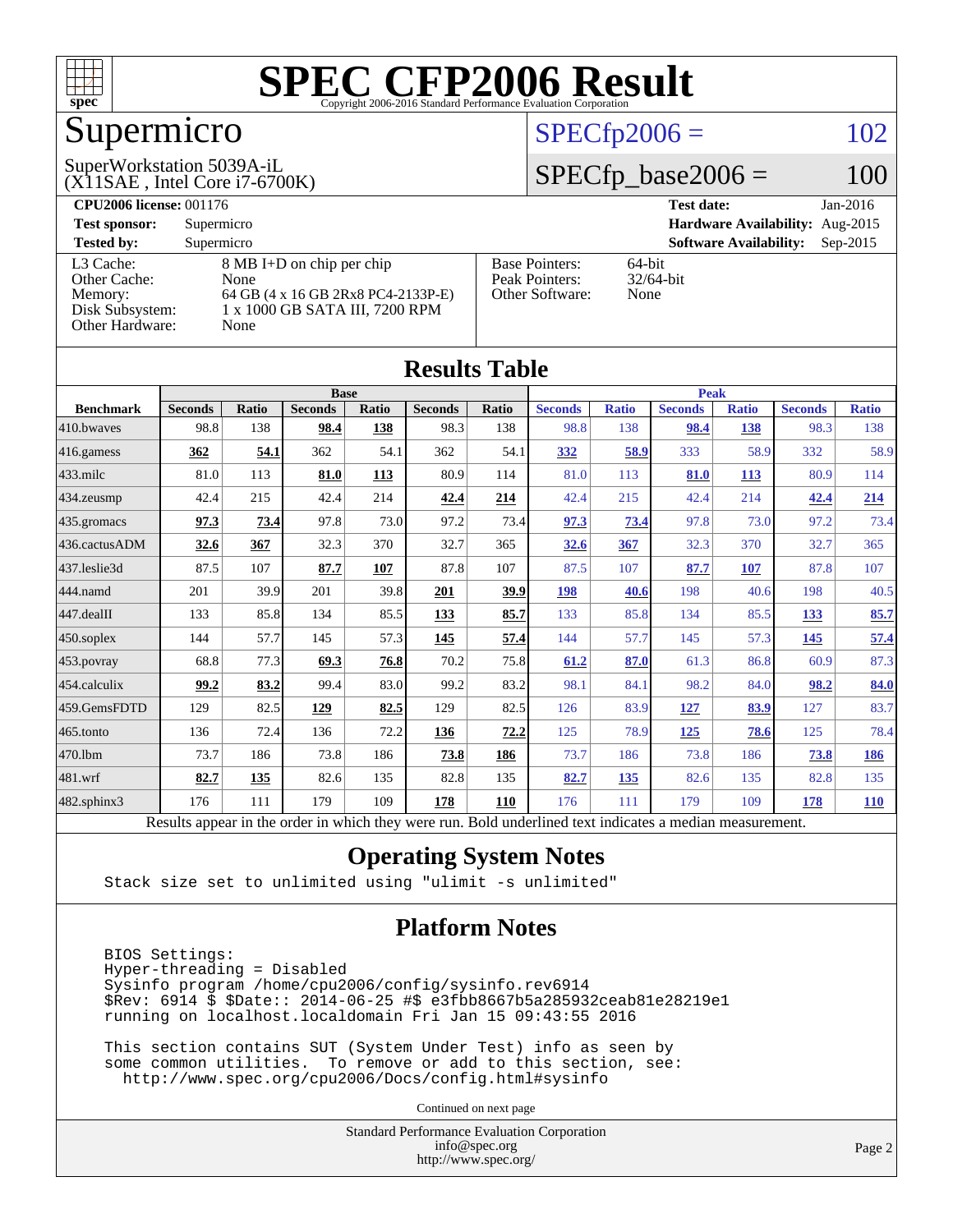

### Supermicro

 $SPECTp2006 = 102$ 

(X11SAE , Intel Core i7-6700K) SuperWorkstation 5039A-iL

 $SPECTp\_base2006 = 100$ 

**[CPU2006 license:](http://www.spec.org/auto/cpu2006/Docs/result-fields.html#CPU2006license)** 001176 **[Test date:](http://www.spec.org/auto/cpu2006/Docs/result-fields.html#Testdate)** Jan-2016 **[Test sponsor:](http://www.spec.org/auto/cpu2006/Docs/result-fields.html#Testsponsor)** Supermicro **[Hardware Availability:](http://www.spec.org/auto/cpu2006/Docs/result-fields.html#HardwareAvailability)** Aug-2015 **[Tested by:](http://www.spec.org/auto/cpu2006/Docs/result-fields.html#Testedby)** Supermicro **Supermicro [Software Availability:](http://www.spec.org/auto/cpu2006/Docs/result-fields.html#SoftwareAvailability)** Sep-2015

#### **[Platform Notes \(Continued\)](http://www.spec.org/auto/cpu2006/Docs/result-fields.html#PlatformNotes)**

Standard Performance Evaluation Corporation From /proc/cpuinfo model name : Intel(R) Core(TM) i7-6700K CPU @ 4.00GHz 1 "physical id"s (chips) 4 "processors" cores, siblings (Caution: counting these is hw and system dependent. The following excerpts from /proc/cpuinfo might not be reliable. Use with caution.) cpu cores : 4 siblings : 4 physical 0: cores 0 1 2 3 cache size : 8192 KB From /proc/meminfo<br>MemTotal: 65581696 kB HugePages\_Total: 0<br>Hugepagesize: 2048 kB Hugepagesize: From /etc/\*release\* /etc/\*version\* os-release: NAME="Red Hat Enterprise Linux Server" VERSION="7.1 (Maipo)" ID="rhel" ID\_LIKE="fedora" VERSION\_ID="7.1" PRETTY NAME="Red Hat Enterprise Linux Server 7.1 (Maipo)" ANSI\_COLOR="0;31" CPE\_NAME="cpe:/o:redhat:enterprise\_linux:7.1:GA:server" redhat-release: Red Hat Enterprise Linux Server release 7.1 (Maipo) system-release: Red Hat Enterprise Linux Server release 7.1 (Maipo) system-release-cpe: cpe:/o:redhat:enterprise\_linux:7.1:ga:server uname -a: Linux localhost.localdomain 3.10.0-229.el7.x86\_64 #1 SMP Thu Jan 29 18:37:38 EST 2015 x86\_64 x86\_64 x86\_64 GNU/Linux run-level 3 Feb 15 05:47 SPEC is set to: /home/cpu2006<br>Filesystem Type Filesystem Type Size Used Avail Use% Mounted on /dev/mapper/rhel-home xfs 850G 5.1G 845G 1% /home Additional information from dmidecode: Warning: Use caution when you interpret this section. The 'dmidecode' program reads system data which is "intended to allow hardware to be accurately determined", but the intent may not be met, as there are frequent changes to hardware, firmware, and the "DMTF SMBIOS" standard. BIOS American Megatrends Inc. 1.0a 12/01/2015 Memory: 4x Samsung M391A2K43BB1-CPB 16 GB 2 rank 2133 MHz (End of data from sysinfo program)

> [info@spec.org](mailto:info@spec.org) <http://www.spec.org/>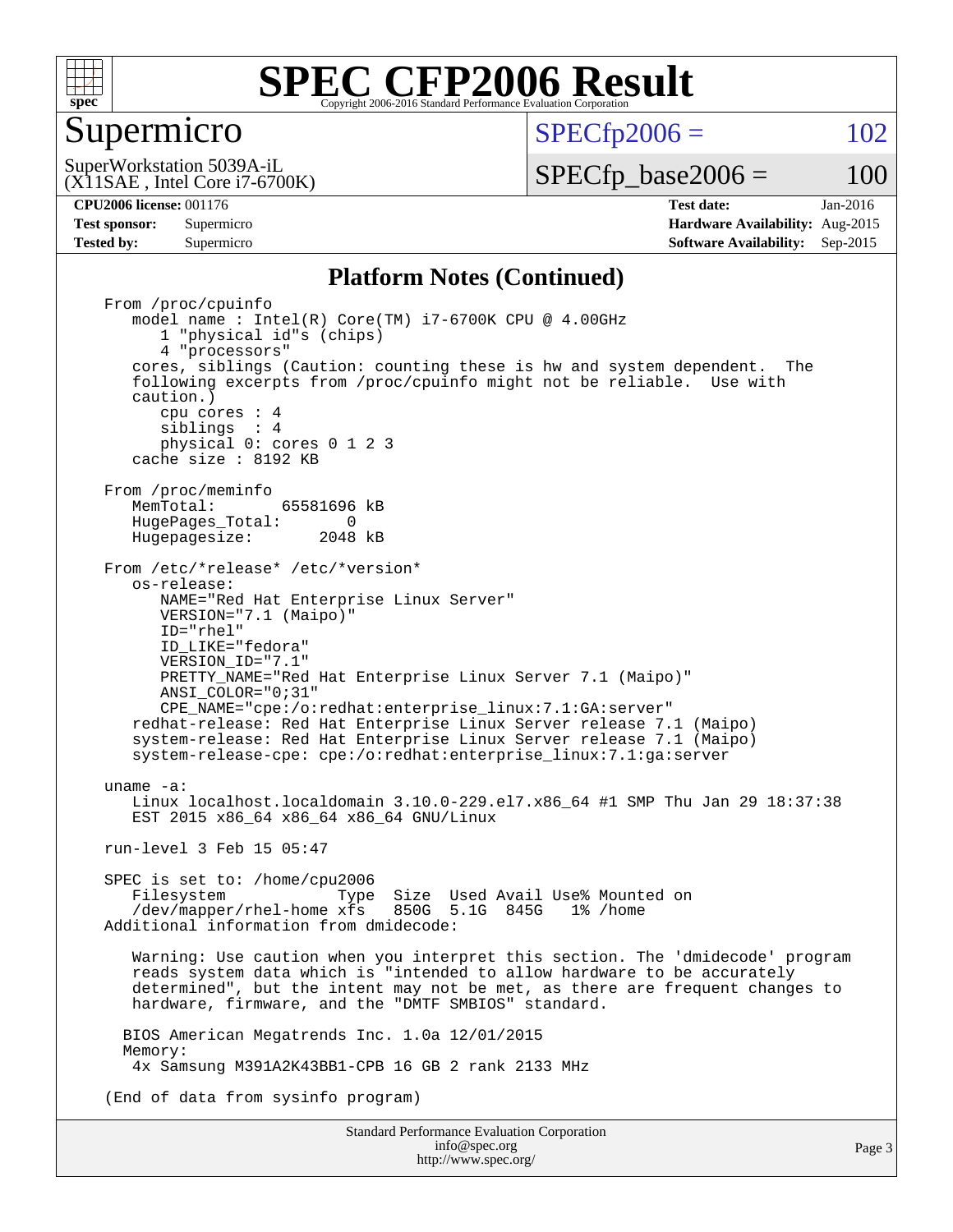

## Supermicro

 $SPECfp2006 = 102$  $SPECfp2006 = 102$ 

(X11SAE , Intel Core i7-6700K) SuperWorkstation 5039A-iL

 $SPECfp\_base2006 = 100$ 

#### **[CPU2006 license:](http://www.spec.org/auto/cpu2006/Docs/result-fields.html#CPU2006license)** 001176 **[Test date:](http://www.spec.org/auto/cpu2006/Docs/result-fields.html#Testdate)** Jan-2016

**[Tested by:](http://www.spec.org/auto/cpu2006/Docs/result-fields.html#Testedby)** Supermicro **[Software Availability:](http://www.spec.org/auto/cpu2006/Docs/result-fields.html#SoftwareAvailability)** Sep-2015

**[Test sponsor:](http://www.spec.org/auto/cpu2006/Docs/result-fields.html#Testsponsor)** Supermicro **[Hardware Availability:](http://www.spec.org/auto/cpu2006/Docs/result-fields.html#HardwareAvailability)** Aug-2015

### **[General Notes](http://www.spec.org/auto/cpu2006/Docs/result-fields.html#GeneralNotes)**

Environment variables set by runspec before the start of the run: KMP\_AFFINITY = "granularity=fine,compact,1,0" LD\_LIBRARY\_PATH = "/home/cpu2006/libs/32:/home/cpu2006/libs/64:/home/cpu2006/sh" OMP\_NUM\_THREADS = "4"

 Binaries compiled on a system with 1x Intel Core i5-4670K CPU + 32GB memory using RedHat EL 7.1 Transparent Huge Pages enabled with: echo always > /sys/kernel/mm/transparent\_hugepage/enabled

### **[Base Compiler Invocation](http://www.spec.org/auto/cpu2006/Docs/result-fields.html#BaseCompilerInvocation)**

[C benchmarks](http://www.spec.org/auto/cpu2006/Docs/result-fields.html#Cbenchmarks):  $-m64$ 

[C++ benchmarks:](http://www.spec.org/auto/cpu2006/Docs/result-fields.html#CXXbenchmarks) [icpc -m64](http://www.spec.org/cpu2006/results/res2016q1/cpu2006-20160120-38744.flags.html#user_CXXbase_intel_icpc_64bit_bedb90c1146cab66620883ef4f41a67e)

[Fortran benchmarks](http://www.spec.org/auto/cpu2006/Docs/result-fields.html#Fortranbenchmarks): [ifort -m64](http://www.spec.org/cpu2006/results/res2016q1/cpu2006-20160120-38744.flags.html#user_FCbase_intel_ifort_64bit_ee9d0fb25645d0210d97eb0527dcc06e)

[Benchmarks using both Fortran and C](http://www.spec.org/auto/cpu2006/Docs/result-fields.html#BenchmarksusingbothFortranandC): [icc -m64](http://www.spec.org/cpu2006/results/res2016q1/cpu2006-20160120-38744.flags.html#user_CC_FCbase_intel_icc_64bit_0b7121f5ab7cfabee23d88897260401c) [ifort -m64](http://www.spec.org/cpu2006/results/res2016q1/cpu2006-20160120-38744.flags.html#user_CC_FCbase_intel_ifort_64bit_ee9d0fb25645d0210d97eb0527dcc06e)

### **[Base Portability Flags](http://www.spec.org/auto/cpu2006/Docs/result-fields.html#BasePortabilityFlags)**

| 410.bwaves: -DSPEC CPU LP64                |                                                                |
|--------------------------------------------|----------------------------------------------------------------|
| 416.gamess: -DSPEC_CPU_LP64                |                                                                |
| 433.milc: -DSPEC CPU LP64                  |                                                                |
| 434.zeusmp: -DSPEC_CPU_LP64                |                                                                |
| 435.gromacs: -DSPEC_CPU_LP64 -nofor_main   |                                                                |
| 436.cactusADM: -DSPEC CPU LP64 -nofor main |                                                                |
| 437.leslie3d: -DSPEC CPU LP64              |                                                                |
| 444.namd: -DSPEC CPU LP64                  |                                                                |
| 447.dealII: -DSPEC CPU LP64                |                                                                |
| 450.soplex: -DSPEC_CPU_LP64                |                                                                |
| 453.povray: -DSPEC_CPU_LP64                |                                                                |
| 454.calculix: -DSPEC CPU LP64 -nofor main  |                                                                |
| 459. GemsFDTD: - DSPEC CPU LP64            |                                                                |
| 465.tonto: - DSPEC CPU LP64                |                                                                |
| 470.1bm: - DSPEC CPU LP64                  |                                                                |
|                                            | 481.wrf: -DSPEC CPU_LP64 -DSPEC_CPU_CASE_FLAG -DSPEC_CPU_LINUX |
| 482.sphinx3: -DSPEC_CPU_LP64               |                                                                |
|                                            |                                                                |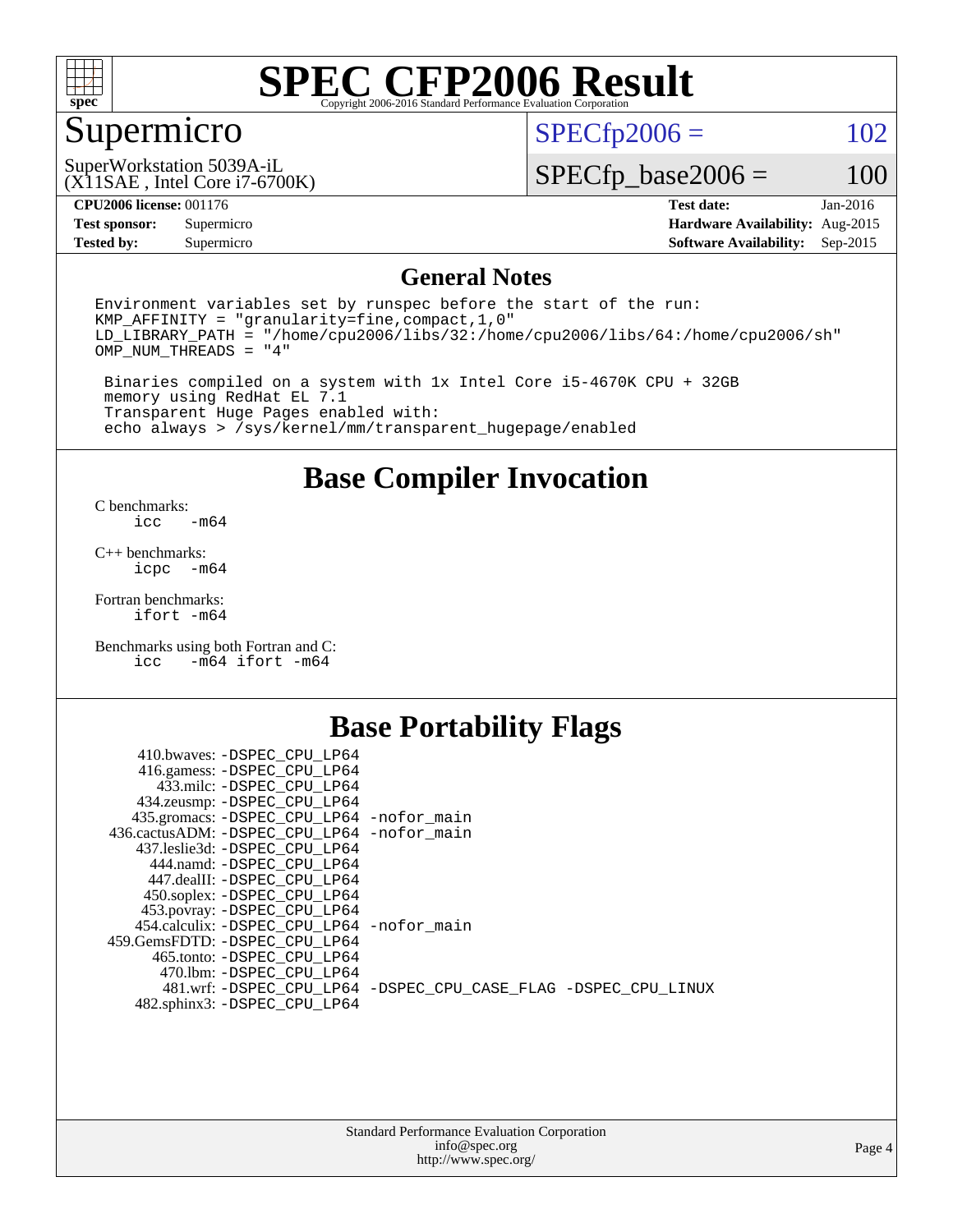

### Supermicro

 $SPECTp2006 = 102$ 

(X11SAE , Intel Core i7-6700K) SuperWorkstation 5039A-iL

 $SPECfp\_base2006 = 100$ 

**[CPU2006 license:](http://www.spec.org/auto/cpu2006/Docs/result-fields.html#CPU2006license)** 001176 **[Test date:](http://www.spec.org/auto/cpu2006/Docs/result-fields.html#Testdate)** Jan-2016 **[Test sponsor:](http://www.spec.org/auto/cpu2006/Docs/result-fields.html#Testsponsor)** Supermicro **[Hardware Availability:](http://www.spec.org/auto/cpu2006/Docs/result-fields.html#HardwareAvailability)** Aug-2015 **[Tested by:](http://www.spec.org/auto/cpu2006/Docs/result-fields.html#Testedby)** Supermicro **Supermicro [Software Availability:](http://www.spec.org/auto/cpu2006/Docs/result-fields.html#SoftwareAvailability)** Sep-2015

### **[Base Optimization Flags](http://www.spec.org/auto/cpu2006/Docs/result-fields.html#BaseOptimizationFlags)**

[C benchmarks](http://www.spec.org/auto/cpu2006/Docs/result-fields.html#Cbenchmarks): [-xCORE-AVX2](http://www.spec.org/cpu2006/results/res2016q1/cpu2006-20160120-38744.flags.html#user_CCbase_f-xAVX2_5f5fc0cbe2c9f62c816d3e45806c70d7) [-ipo](http://www.spec.org/cpu2006/results/res2016q1/cpu2006-20160120-38744.flags.html#user_CCbase_f-ipo) [-O3](http://www.spec.org/cpu2006/results/res2016q1/cpu2006-20160120-38744.flags.html#user_CCbase_f-O3) [-no-prec-div](http://www.spec.org/cpu2006/results/res2016q1/cpu2006-20160120-38744.flags.html#user_CCbase_f-no-prec-div) [-parallel](http://www.spec.org/cpu2006/results/res2016q1/cpu2006-20160120-38744.flags.html#user_CCbase_f-parallel) [-opt-prefetch](http://www.spec.org/cpu2006/results/res2016q1/cpu2006-20160120-38744.flags.html#user_CCbase_f-opt-prefetch) [-ansi-alias](http://www.spec.org/cpu2006/results/res2016q1/cpu2006-20160120-38744.flags.html#user_CCbase_f-ansi-alias)

[C++ benchmarks:](http://www.spec.org/auto/cpu2006/Docs/result-fields.html#CXXbenchmarks) [-xCORE-AVX2](http://www.spec.org/cpu2006/results/res2016q1/cpu2006-20160120-38744.flags.html#user_CXXbase_f-xAVX2_5f5fc0cbe2c9f62c816d3e45806c70d7) [-ipo](http://www.spec.org/cpu2006/results/res2016q1/cpu2006-20160120-38744.flags.html#user_CXXbase_f-ipo) [-O3](http://www.spec.org/cpu2006/results/res2016q1/cpu2006-20160120-38744.flags.html#user_CXXbase_f-O3) [-no-prec-div](http://www.spec.org/cpu2006/results/res2016q1/cpu2006-20160120-38744.flags.html#user_CXXbase_f-no-prec-div) [-opt-prefetch](http://www.spec.org/cpu2006/results/res2016q1/cpu2006-20160120-38744.flags.html#user_CXXbase_f-opt-prefetch) [-ansi-alias](http://www.spec.org/cpu2006/results/res2016q1/cpu2006-20160120-38744.flags.html#user_CXXbase_f-ansi-alias)

[Fortran benchmarks](http://www.spec.org/auto/cpu2006/Docs/result-fields.html#Fortranbenchmarks): [-xCORE-AVX2](http://www.spec.org/cpu2006/results/res2016q1/cpu2006-20160120-38744.flags.html#user_FCbase_f-xAVX2_5f5fc0cbe2c9f62c816d3e45806c70d7) [-ipo](http://www.spec.org/cpu2006/results/res2016q1/cpu2006-20160120-38744.flags.html#user_FCbase_f-ipo) [-O3](http://www.spec.org/cpu2006/results/res2016q1/cpu2006-20160120-38744.flags.html#user_FCbase_f-O3) [-no-prec-div](http://www.spec.org/cpu2006/results/res2016q1/cpu2006-20160120-38744.flags.html#user_FCbase_f-no-prec-div) [-parallel](http://www.spec.org/cpu2006/results/res2016q1/cpu2006-20160120-38744.flags.html#user_FCbase_f-parallel) [-opt-prefetch](http://www.spec.org/cpu2006/results/res2016q1/cpu2006-20160120-38744.flags.html#user_FCbase_f-opt-prefetch)

[Benchmarks using both Fortran and C](http://www.spec.org/auto/cpu2006/Docs/result-fields.html#BenchmarksusingbothFortranandC): [-xCORE-AVX2](http://www.spec.org/cpu2006/results/res2016q1/cpu2006-20160120-38744.flags.html#user_CC_FCbase_f-xAVX2_5f5fc0cbe2c9f62c816d3e45806c70d7) [-ipo](http://www.spec.org/cpu2006/results/res2016q1/cpu2006-20160120-38744.flags.html#user_CC_FCbase_f-ipo) [-O3](http://www.spec.org/cpu2006/results/res2016q1/cpu2006-20160120-38744.flags.html#user_CC_FCbase_f-O3) [-no-prec-div](http://www.spec.org/cpu2006/results/res2016q1/cpu2006-20160120-38744.flags.html#user_CC_FCbase_f-no-prec-div) [-parallel](http://www.spec.org/cpu2006/results/res2016q1/cpu2006-20160120-38744.flags.html#user_CC_FCbase_f-parallel) [-opt-prefetch](http://www.spec.org/cpu2006/results/res2016q1/cpu2006-20160120-38744.flags.html#user_CC_FCbase_f-opt-prefetch)

[-ansi-alias](http://www.spec.org/cpu2006/results/res2016q1/cpu2006-20160120-38744.flags.html#user_CC_FCbase_f-ansi-alias)

### **[Peak Compiler Invocation](http://www.spec.org/auto/cpu2006/Docs/result-fields.html#PeakCompilerInvocation)**

[C benchmarks](http://www.spec.org/auto/cpu2006/Docs/result-fields.html#Cbenchmarks):  $\text{icc}$   $-\text{m64}$ 

[C++ benchmarks:](http://www.spec.org/auto/cpu2006/Docs/result-fields.html#CXXbenchmarks) [icpc -m64](http://www.spec.org/cpu2006/results/res2016q1/cpu2006-20160120-38744.flags.html#user_CXXpeak_intel_icpc_64bit_bedb90c1146cab66620883ef4f41a67e)

[Fortran benchmarks](http://www.spec.org/auto/cpu2006/Docs/result-fields.html#Fortranbenchmarks): [ifort -m64](http://www.spec.org/cpu2006/results/res2016q1/cpu2006-20160120-38744.flags.html#user_FCpeak_intel_ifort_64bit_ee9d0fb25645d0210d97eb0527dcc06e)

[Benchmarks using both Fortran and C](http://www.spec.org/auto/cpu2006/Docs/result-fields.html#BenchmarksusingbothFortranandC): [icc -m64](http://www.spec.org/cpu2006/results/res2016q1/cpu2006-20160120-38744.flags.html#user_CC_FCpeak_intel_icc_64bit_0b7121f5ab7cfabee23d88897260401c) [ifort -m64](http://www.spec.org/cpu2006/results/res2016q1/cpu2006-20160120-38744.flags.html#user_CC_FCpeak_intel_ifort_64bit_ee9d0fb25645d0210d97eb0527dcc06e)

### **[Peak Portability Flags](http://www.spec.org/auto/cpu2006/Docs/result-fields.html#PeakPortabilityFlags)**

Same as Base Portability Flags

## **[Peak Optimization Flags](http://www.spec.org/auto/cpu2006/Docs/result-fields.html#PeakOptimizationFlags)**

[C benchmarks](http://www.spec.org/auto/cpu2006/Docs/result-fields.html#Cbenchmarks):

433.milc: basepeak = yes

 $470.$ lbm: basepeak = yes

482.sphinx3: basepeak = yes

[C++ benchmarks:](http://www.spec.org/auto/cpu2006/Docs/result-fields.html#CXXbenchmarks)

Continued on next page

Standard Performance Evaluation Corporation [info@spec.org](mailto:info@spec.org) <http://www.spec.org/>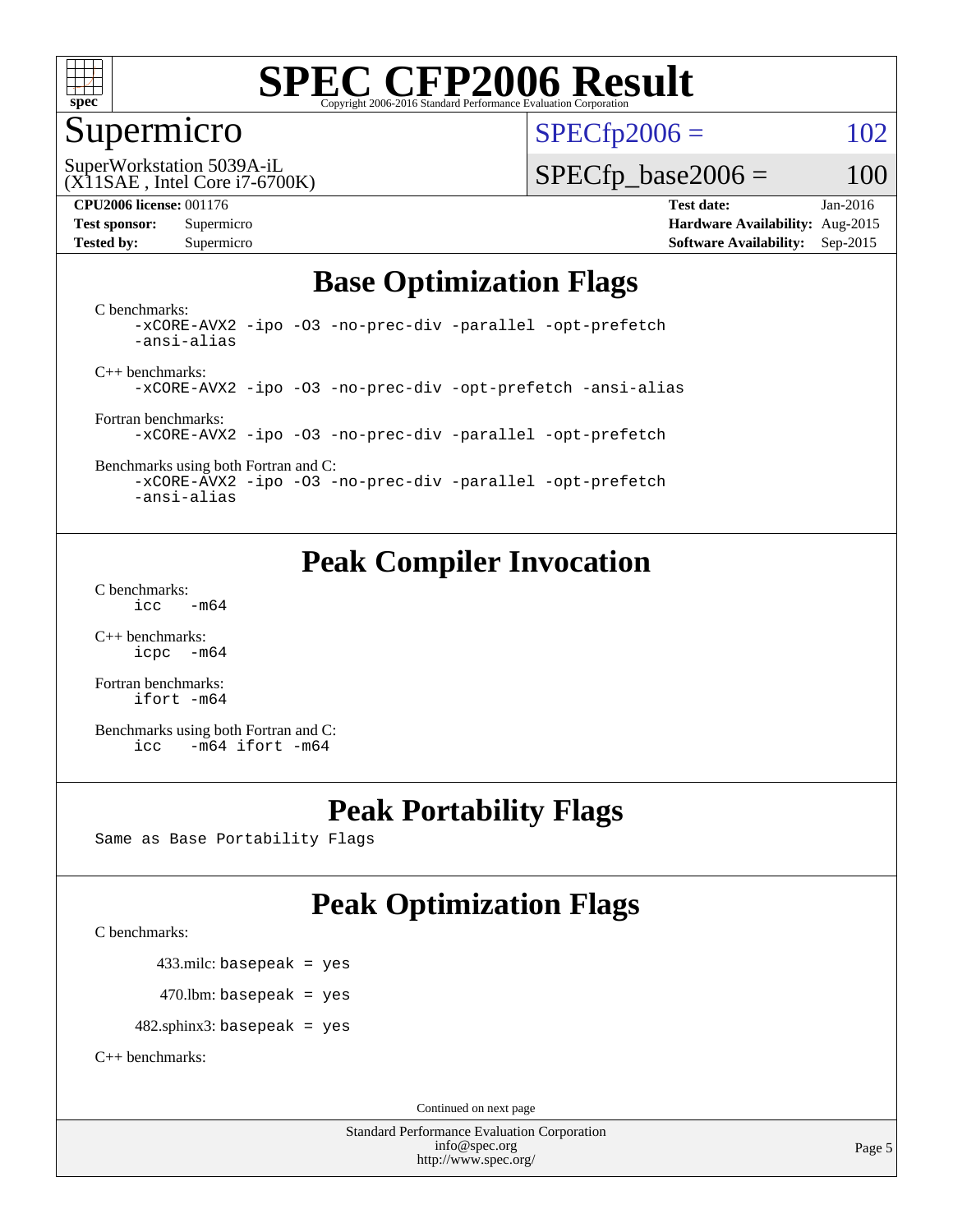

## Supermicro

 $SPECTp2006 = 102$ 

(X11SAE , Intel Core i7-6700K) SuperWorkstation 5039A-iL

 $SPECTp\_base2006 = 100$ 

**[CPU2006 license:](http://www.spec.org/auto/cpu2006/Docs/result-fields.html#CPU2006license)** 001176 **[Test date:](http://www.spec.org/auto/cpu2006/Docs/result-fields.html#Testdate)** Jan-2016 **[Test sponsor:](http://www.spec.org/auto/cpu2006/Docs/result-fields.html#Testsponsor)** Supermicro **[Hardware Availability:](http://www.spec.org/auto/cpu2006/Docs/result-fields.html#HardwareAvailability)** Aug-2015 **[Tested by:](http://www.spec.org/auto/cpu2006/Docs/result-fields.html#Testedby)** Supermicro **Supermicro [Software Availability:](http://www.spec.org/auto/cpu2006/Docs/result-fields.html#SoftwareAvailability)** Sep-2015

### **[Peak Optimization Flags \(Continued\)](http://www.spec.org/auto/cpu2006/Docs/result-fields.html#PeakOptimizationFlags)**

```
 444.namd: -xCORE-AVX2(pass 2) -prof-gen:threadsafe(pass 1)
               -ipo(pass 2) -03(pass 2) -no-prec-div(pass 2)
               -par-num-threads=1(pass 1) -prof-use(pass 2) -fno-alias
               -auto-ilp32
      447.dealII: basepeak = yes
      450.soplex: basepeak = yes
      453.povray: -xCORE-AVX2(pass 2) -prof-gen:threadsafe(pass 1)
               -no-prec-div(pass 2)-par-num-threads=1(pass 1) -prof-use(pass 2) -unroll4
               -ansi-alias
Fortran benchmarks: 
     410.bwaves: basepeak = yes 416.gamess: -xCORE-AVX2(pass 2) -prof-gen:threadsafe(pass 1)
               -ipo(pass 2) -03(pass 2) -no-prec-div(pass 2)-par-num-threads=1(pass 1) -prof-use(pass 2) -unroll2
               -inline-level=0 -scalar-rep-
      434.zeusmp: basepeak = yes
     437.leslie3d: basepeak = yes
  459.GemsFDTD: -xCORE-AVX2(pass 2) -prof-gen:threadsafe(pass 1)
               -i\text{po}(pass 2) -\tilde{O}3(pass 2)-no-prec-div(pass 2)
               -par-num-threads=1(pass 1) -prof-use(pass 2) -unroll2
               -inline-level=0 -opt-prefetch -parallel
        465.tonto: -xCORE-AVX2(pass 2) -prof-gen:threadsafe(pass 1)
               -no-prec-div(pass 2)-par-num-threads=1(pass 1) -prof-use(pass 2) -inline-calloc
               -opt-malloc-options=3 -auto -unroll4
Benchmarks using both Fortran and C: 
     435.gromacs: basepeak = yes
 436.cactusADM:basepeak = yes 454.calculix: -xCORE-AVX2 -ipo -O3 -no-prec-div -auto-ilp32 -ansi-alias
        481.wrf: basepeak = yes
```